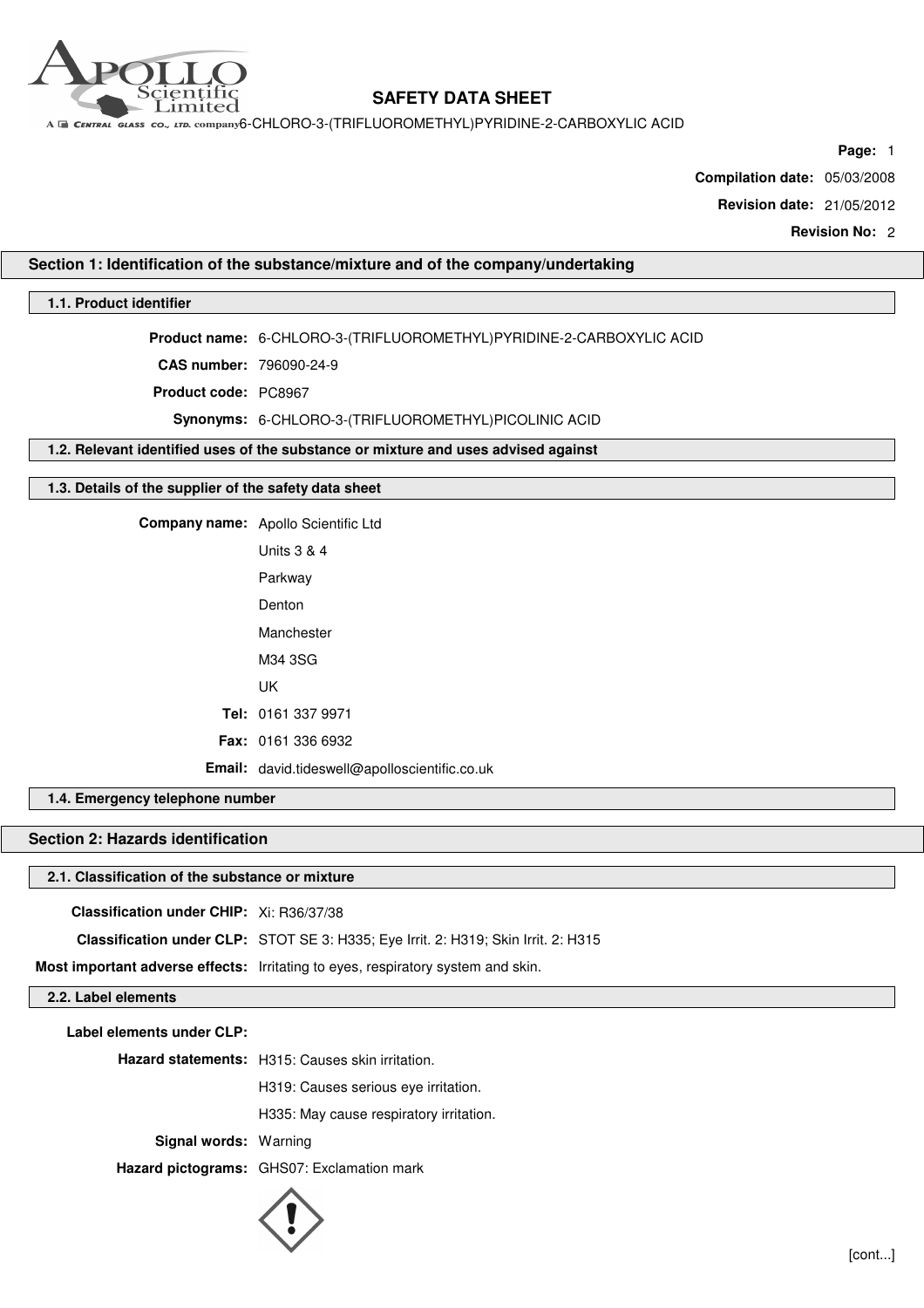## 6-CHLORO-3-(TRIFLUOROMETHYL)PYRIDINE-2-CARBOXYLIC ACID

| <b>Precautionary statements:</b> P261: Avoid breathing dust. |                                                                                       |
|--------------------------------------------------------------|---------------------------------------------------------------------------------------|
|                                                              | P271: Use only outdoors or in a well-ventilated area.                                 |
|                                                              | P280: Wear protective gloves/protective clothing/eye protection/face protection.      |
| Label elements under CHIP:                                   |                                                                                       |
| Hazard symbols: Irritant.                                    |                                                                                       |
|                                                              |                                                                                       |
|                                                              | Risk phrases: R36/37/38: Irritating to eyes, respiratory system and skin.             |
|                                                              | Safety phrases: S22: Do not breathe dust.                                             |
|                                                              | S26: In case of contact with eyes, rinse immediately with plenty of water and seek    |
|                                                              | medical advice.                                                                       |
|                                                              | S28: After contact with skin, wash immediately with plenty of water.                  |
|                                                              | S36/37/39: Wear suitable protective clothing, gloves and eye / face protection.       |
|                                                              | S45: In case of accident or if you feel unwell, seek medical advice immediately (show |
|                                                              | the label where possible).                                                            |
| 2.2. Other hezerde                                           |                                                                                       |

#### **2.3. Other hazards**

**PBT:** This substance is not identified as a PBT substance.

## **Section 3: Composition/information on ingredients**

## **3.1. Substances**

**Chemical identity:** 6-CHLORO-3-(TRIFLUOROMETHYL)PYRIDINE-2-CARBOXYLIC ACID

### **Section 4: First aid measures**

### **4.1. Description of first aid measures**

**Skin contact:** Remove all contaminated clothes and footwear immediately unless stuck to skin. Wash immediately with plenty of soap and water. **Eye contact:** Bathe the eye with running water for 15 minutes. Consult a doctor.

**Ingestion:** Wash out mouth with water. Consult a doctor.

**Inhalation:** Remove casualty from exposure ensuring one's own safety whilst doing so. Consult a doctor.

#### **4.2. Most important symptoms and effects, both acute and delayed**

**Skin contact:** There may be irritation and redness at the site of contact.

**Eye contact:** There may be irritation and redness. The eyes may water profusely.

**Ingestion:** There may be soreness and redness of the mouth and throat.

**Inhalation:** There may be irritation of the throat with a feeling of tightness in the chest. Exposure may cause coughing or wheezing.

**Page:** 2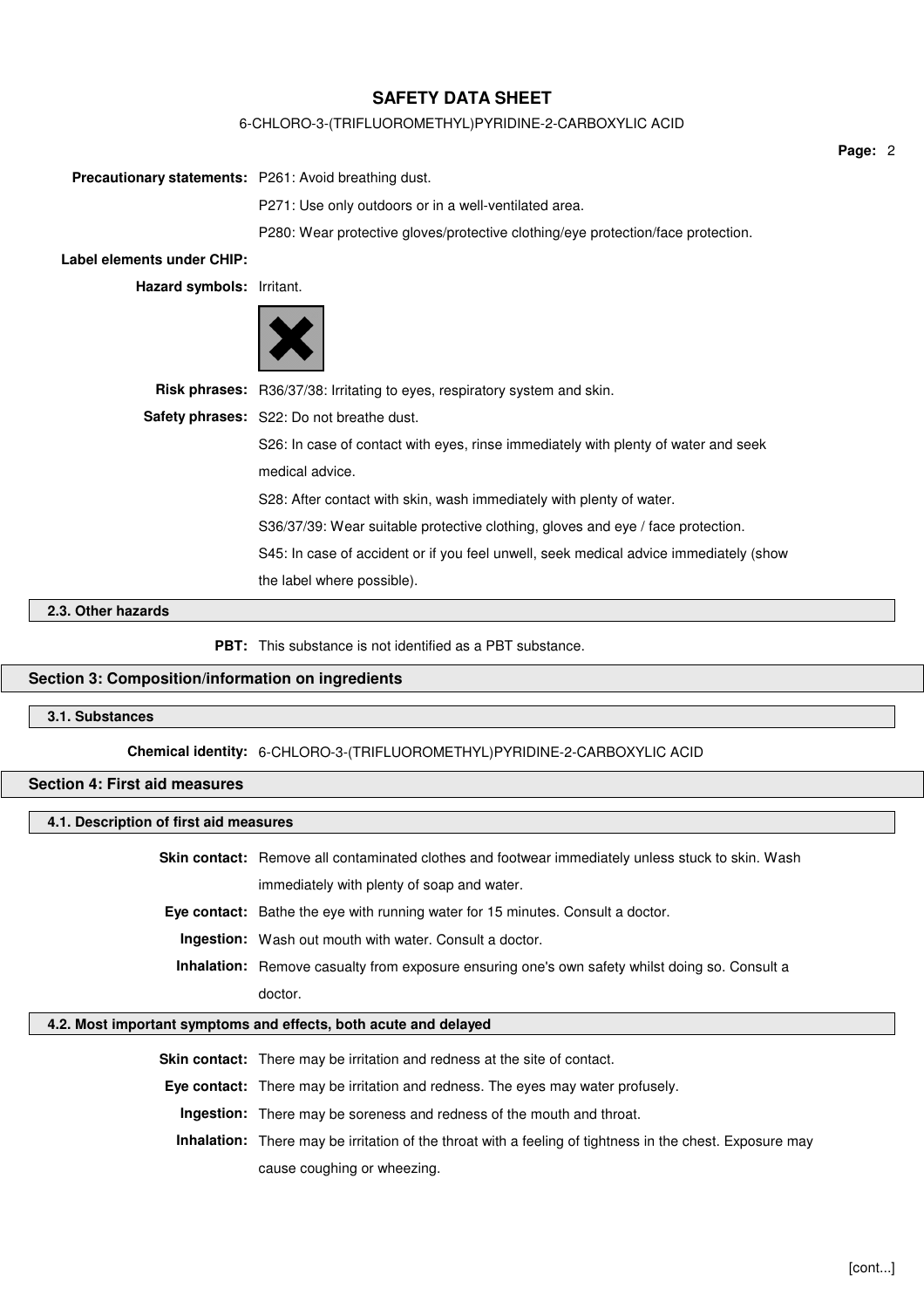#### 6-CHLORO-3-(TRIFLUOROMETHYL)PYRIDINE-2-CARBOXYLIC ACID

**Page:** 3

#### **4.3. Indication of any immediate medical attention and special treatment needed**

#### **Section 5: Fire-fighting measures**

#### **5.1. Extinguishing media**

**Extinguishing media:** Carbon dioxide, dry chemical powder, foam. Suitable extinguishing media for the surrounding fire should be used.

#### **5.2. Special hazards arising from the substance or mixture**

**Exposure hazards:** In combustion emits toxic fumes. Carbon oxides. Nitrogen oxides (NOx). Hydrogen fluoride (HF). Hydrogen chloride (HCl).

#### **5.3. Advice for fire-fighters**

**Advice for fire-fighters:** Wear self-contained breathing apparatus. Wear protective clothing to prevent contact with skin and eyes.

# **Section 6: Accidental release measures**

#### **6.1. Personal precautions, protective equipment and emergency procedures**

**Personal precautions:** Refer to section 8 of SDS for personal protection details. If outside do not approach from downwind. If outside keep bystanders upwind and away from danger point. Mark out the contaminated area with signs and prevent access to unauthorised personnel. Do not create dust.

#### **6.2. Environmental precautions**

**Environmental precautions:** Do not discharge into drains or rivers.

### **6.3. Methods and material for containment and cleaning up**

**Clean-up procedures:** Transfer to a closable, labelled salvage container for disposal by an appropriate

method.

### **6.4. Reference to other sections**

#### **Section 7: Handling and storage**

#### **7.1. Precautions for safe handling**

**Handling requirements:** Avoid direct contact with the substance. Ensure there is sufficient ventilation of the area.

Do not handle in a confined space. Avoid the formation or spread of dust in the air. Only use in fume hood.

#### **7.2. Conditions for safe storage, including any incompatibilities**

**Storage conditions:** Store in cool, well ventilated area. Keep container tightly closed. Store under Argon.

**Suitable packaging:** Must only be kept in original packaging.

#### **7.3. Specific end use(s)**

**Specific end use(s):** No data available.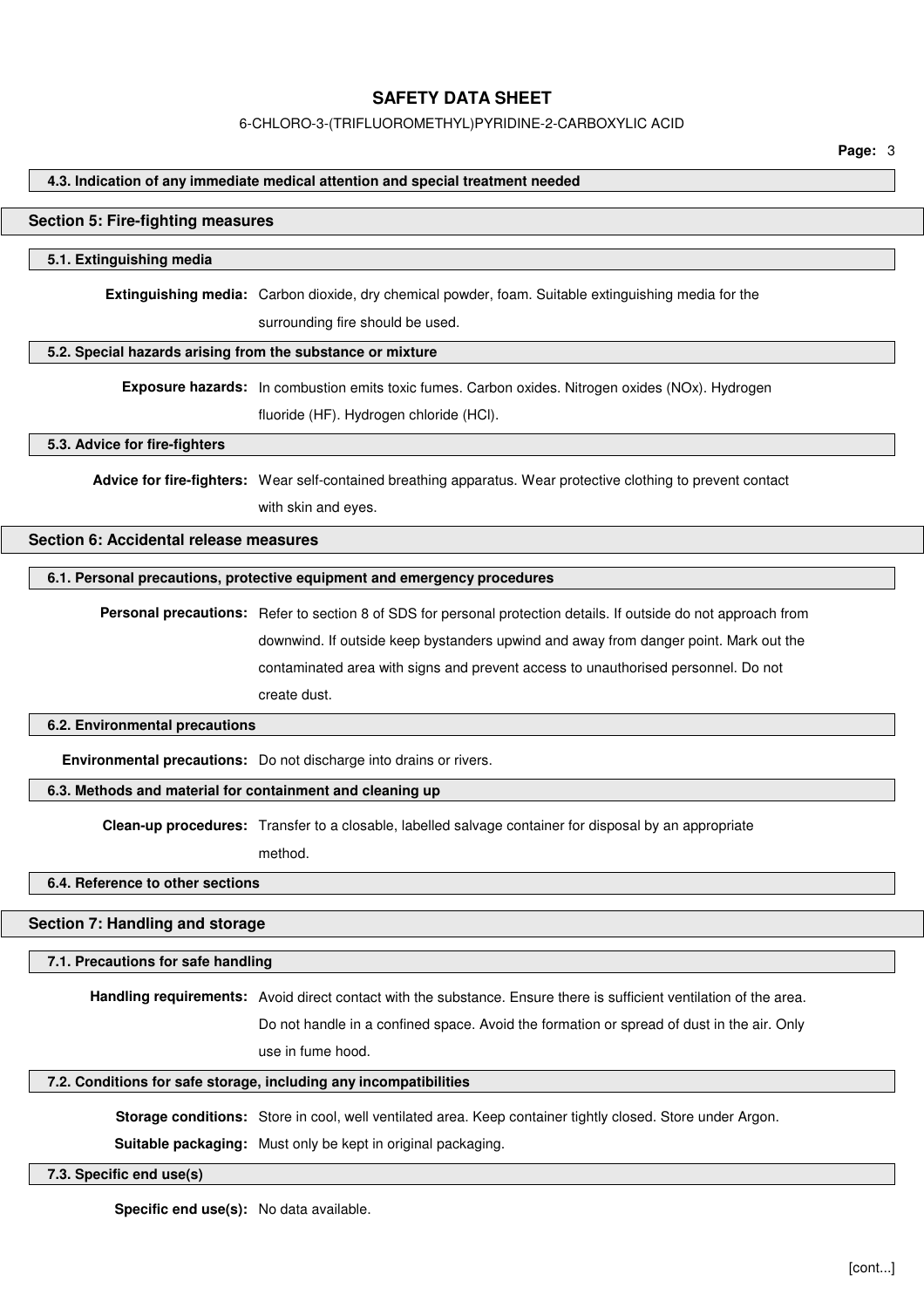#### 6-CHLORO-3-(TRIFLUOROMETHYL)PYRIDINE-2-CARBOXYLIC ACID

**Page:** 4

## **Section 8: Exposure controls/personal protection**

#### **8.1. Control parameters**

**Workplace exposure limits:** Not applicable.

#### **8.2. Exposure controls**

**Engineering measures:** Ensure there is sufficient ventilation of the area. **Respiratory protection:** Self-contained breathing apparatus must be available in case of emergency. Respiratory protective device with particle filter. **Hand protection:** Protective gloves. **Eye protection:** Safety glasses. Ensure eye bath is to hand. **Skin protection:** Protective clothing.

## **Section 9: Physical and chemical properties**

## **9.1. Information on basic physical and chemical properties**

**State:** Powder

**Colour:** White to off white

**Melting point/range°C:** 109-110

**9.2. Other information**

**Other information:** Not applicable.

### **Section 10: Stability and reactivity**

**10.1. Reactivity**

**Reactivity:** Stable under recommended transport or storage conditions.

**10.2. Chemical stability**

**Chemical stability:** Stable under normal conditions.

### **10.3. Possibility of hazardous reactions**

**Hazardous reactions:** Hazardous reactions will not occur under normal transport or storage conditions.

**10.4. Conditions to avoid**

**Conditions to avoid:** Heat.

**10.5. Incompatible materials**

**Materials to avoid:** Strong oxidising agents. Strong acids.

## **10.6. Hazardous decomposition products**

Haz. decomp. products: In combustion emits toxic fumes of carbon dioxide / carbon monoxide. Nitrogen oxides

(NOx). Hydrogen chloride (HCl). Hydrogen fluoride (HF).

#### **Section 11: Toxicological information**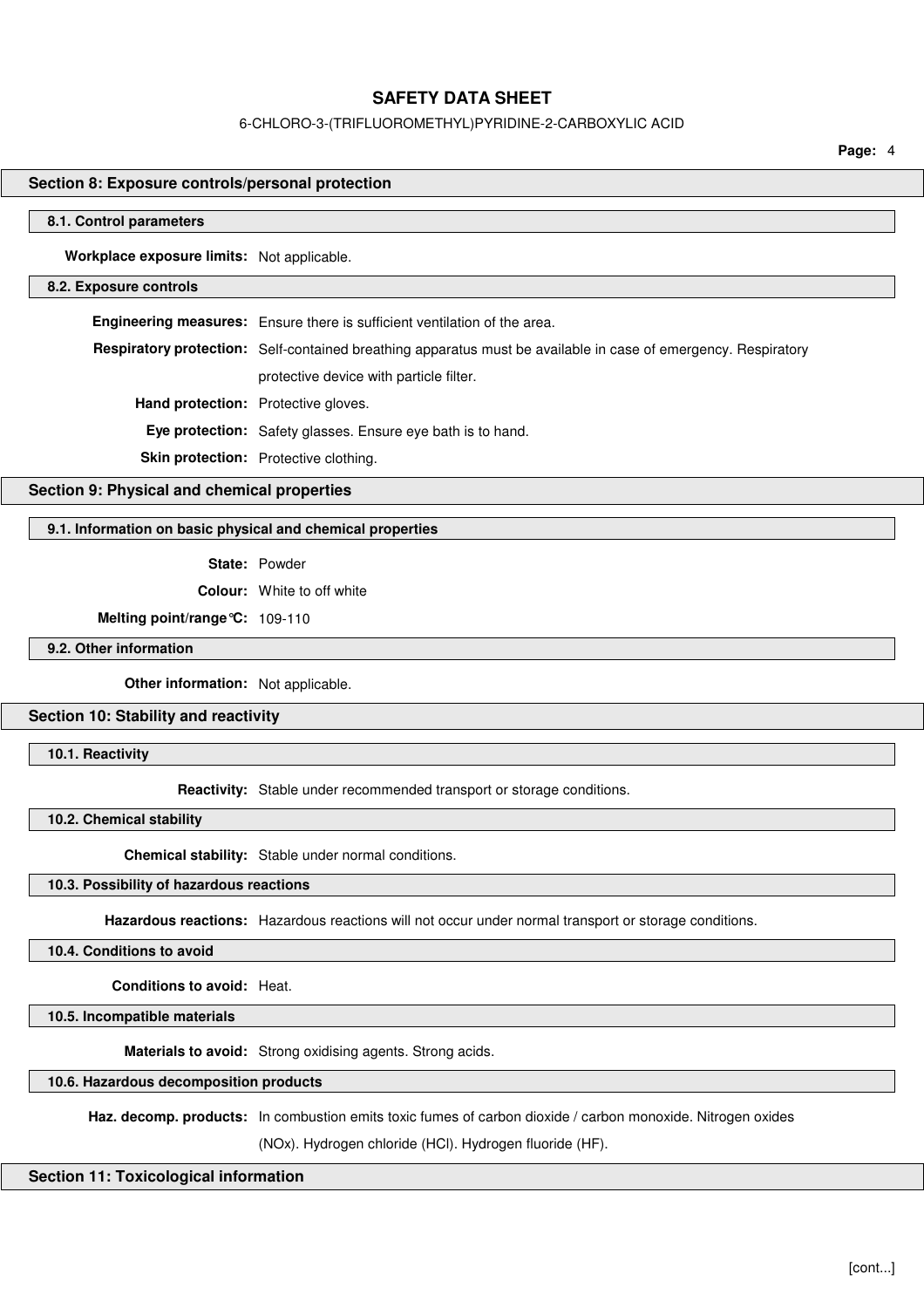### 6-CHLORO-3-(TRIFLUOROMETHYL)PYRIDINE-2-CARBOXYLIC ACID

**Page:** 5

#### **11.1. Information on toxicological effects**

#### **Relevant hazards for substance:**

| Hazard                        | Route      | Basis              |
|-------------------------------|------------|--------------------|
| Skin corrosion/irritation     | DRM        | Based on test data |
| Serious eye damage/irritation | OPT        | Based on test data |
| STOT-single exposure          | <b>INH</b> | Based on test data |

#### **Symptoms / routes of exposure**

**Skin contact:** There may be irritation and redness at the site of contact.

**Eye contact:** There may be irritation and redness. The eyes may water profusely.

**Ingestion:** There may be soreness and redness of the mouth and throat.

**Inhalation:** There may be irritation of the throat with a feeling of tightness in the chest. Exposure may cause coughing or wheezing.

### **Section 12: Ecological information**

**12.1. Toxicity**

**Ecotoxicity values:** Not applicable.

### **12.2. Persistence and degradability**

**Persistence and degradability:** No data available.

### **12.3. Bioaccumulative potential**

**Bioaccumulative potential:** No data available.

**12.4. Mobility in soil**

**Mobility:** No data available.

### **12.5. Results of PBT and vPvB assessment**

**PBT identification:** This substance is not identified as a PBT substance.

**12.6. Other adverse effects**

**Other adverse effects:** No data available.

## **Section 13: Disposal considerations**

**13.1. Waste treatment methods**

**Disposal operations:** MATERIAL SHOULD BE DISPOSED OF IN ACCORDANCE WITH LOCAL, STATE AND FEDERAL REGULATIONS

**Disposal of packaging:** Dispose of as special waste in compliance with local and national regulations Observe all federal, state and local environmental regulations.

> **NB:** The user's attention is drawn to the possible existence of regional or national regulations regarding disposal.